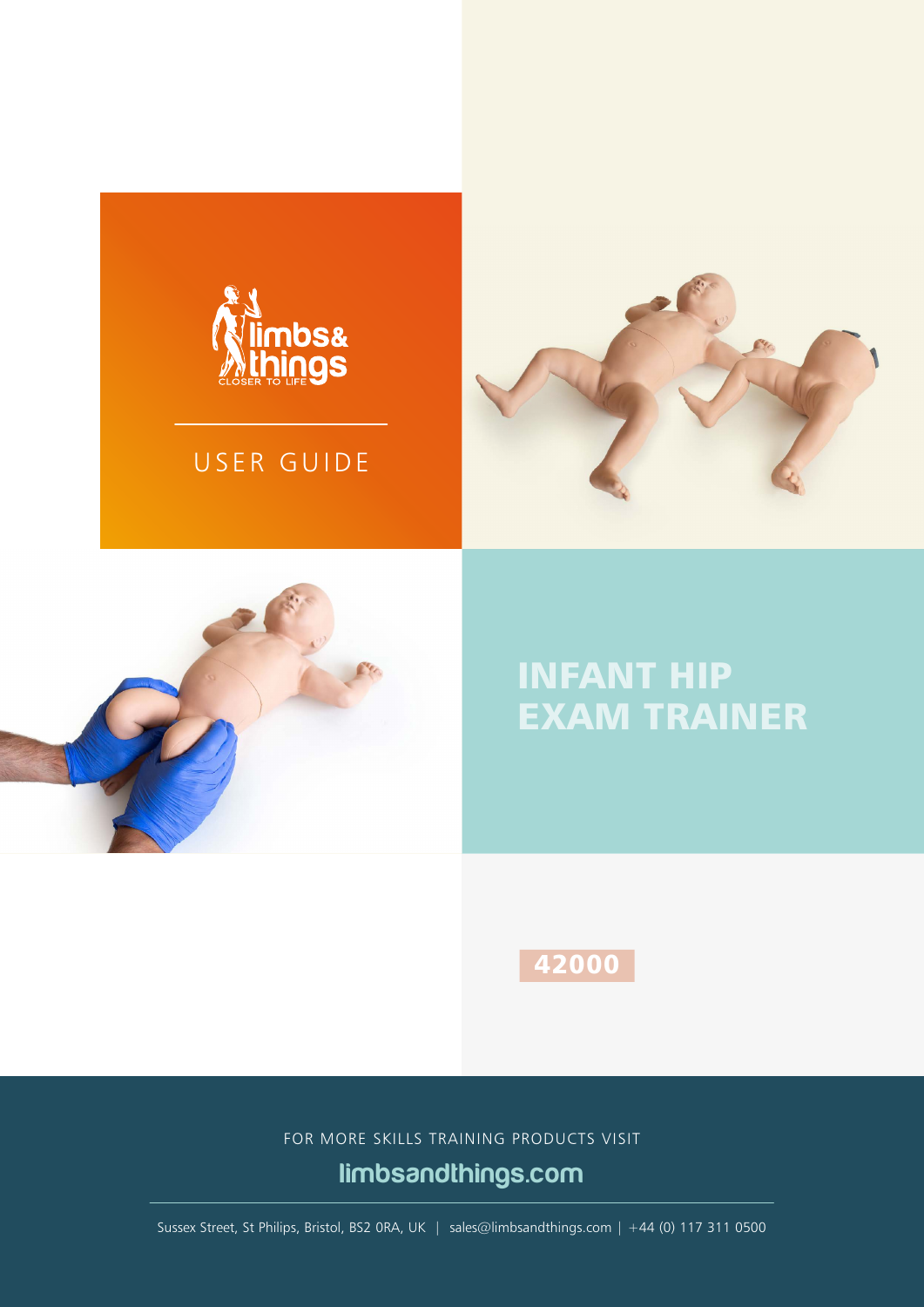#### INDEX



### PACKAGE SUPPLIED

Infant Hip Exam - Upper Infant Hip Exam - Upper





Infant Hip Exam - Lower Normal **Infant Hip Exam - Lower Abnormal** 



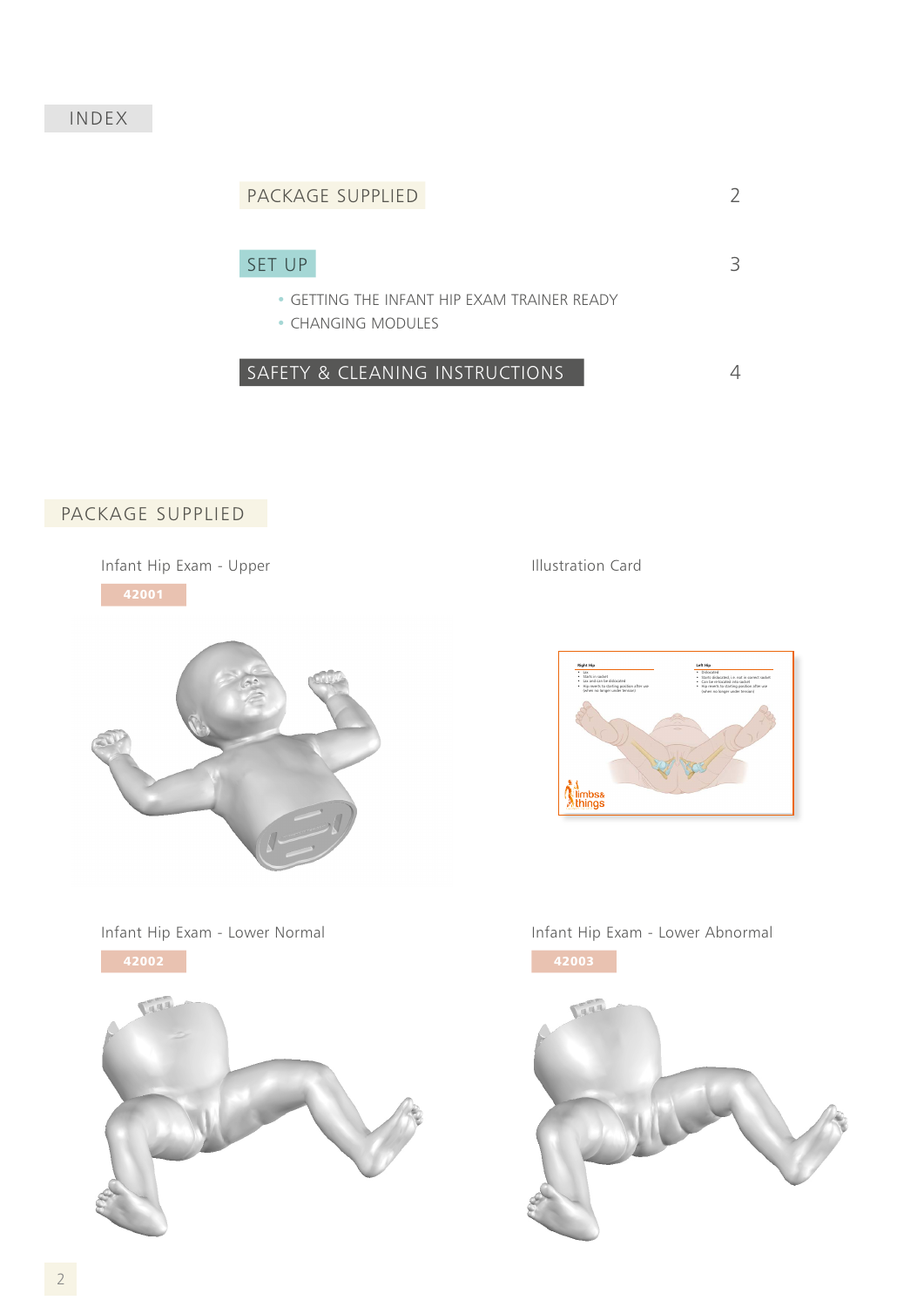SET UP